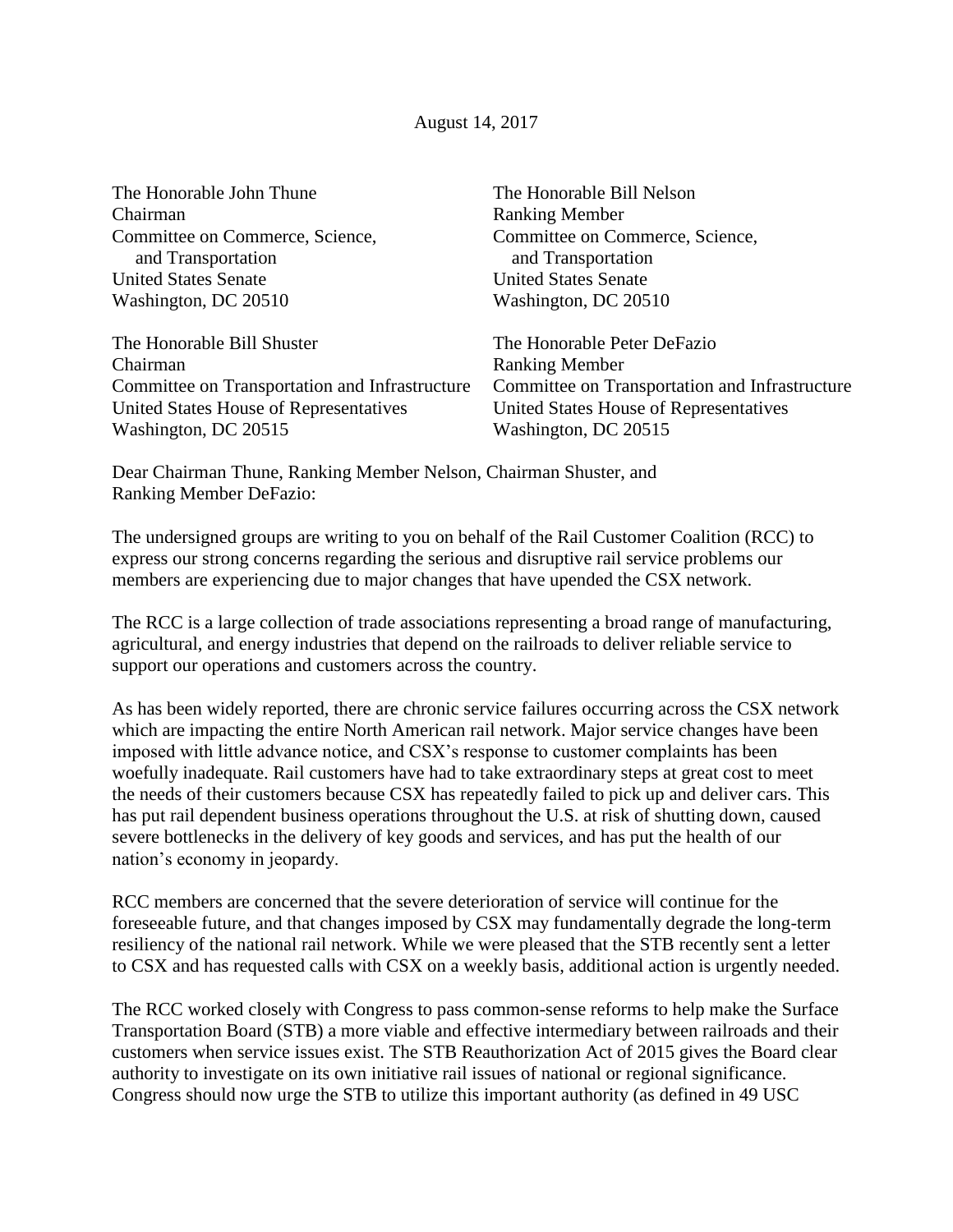August 14, 2017 Page 2 of 4

11701) to formally open an investigation of recent CSX service problems, addressing the underlying causes as well as the short and long-term impacts, including whether CSX is meeting its common carrier obligations.

Additionally, the RCC requests that Congress encourage the STB to expedite its work in pending proceedings related to reciprocal switching. This long-delayed action could provide captive shippers with access to alternative railroad options, which could help address service failures like those our member companies are currently experiencing with CSX.

Finally, we respectfully ask Congress to examine the ramifications of the CSX service breakdown, and whether there are adequate means available to the STB to mitigate the adverse impacts to the rail network. The fact that many businesses have no choice when it comes to their rail provider has greatly exacerbated CSX service failures. Unfortunately, rail service is dictating the fate of many shippers and their customers who have no effective transportation option to alleviate this failure in the marketplace.

With service disruptions continuing to mount and no solution in sight, our members need decisive action from Congress and the STB.

Agricultural Retailers Association Alliance for Rail Competition Alliance of Automobile Manufacturers American Chemistry Council American Forest & Paper Association American Fuel & Petrochemical Manufacturers Association American Malting Barley Association, Inc. American Petroleum Institute Association of Global Automakers Beer Institute Chemical Industry Council of Delaware Chemical Industry Council of Illinois Chemistry Council of Missouri Chemistry Council of New Jersey The Chlorine Institute Corn Refiners Association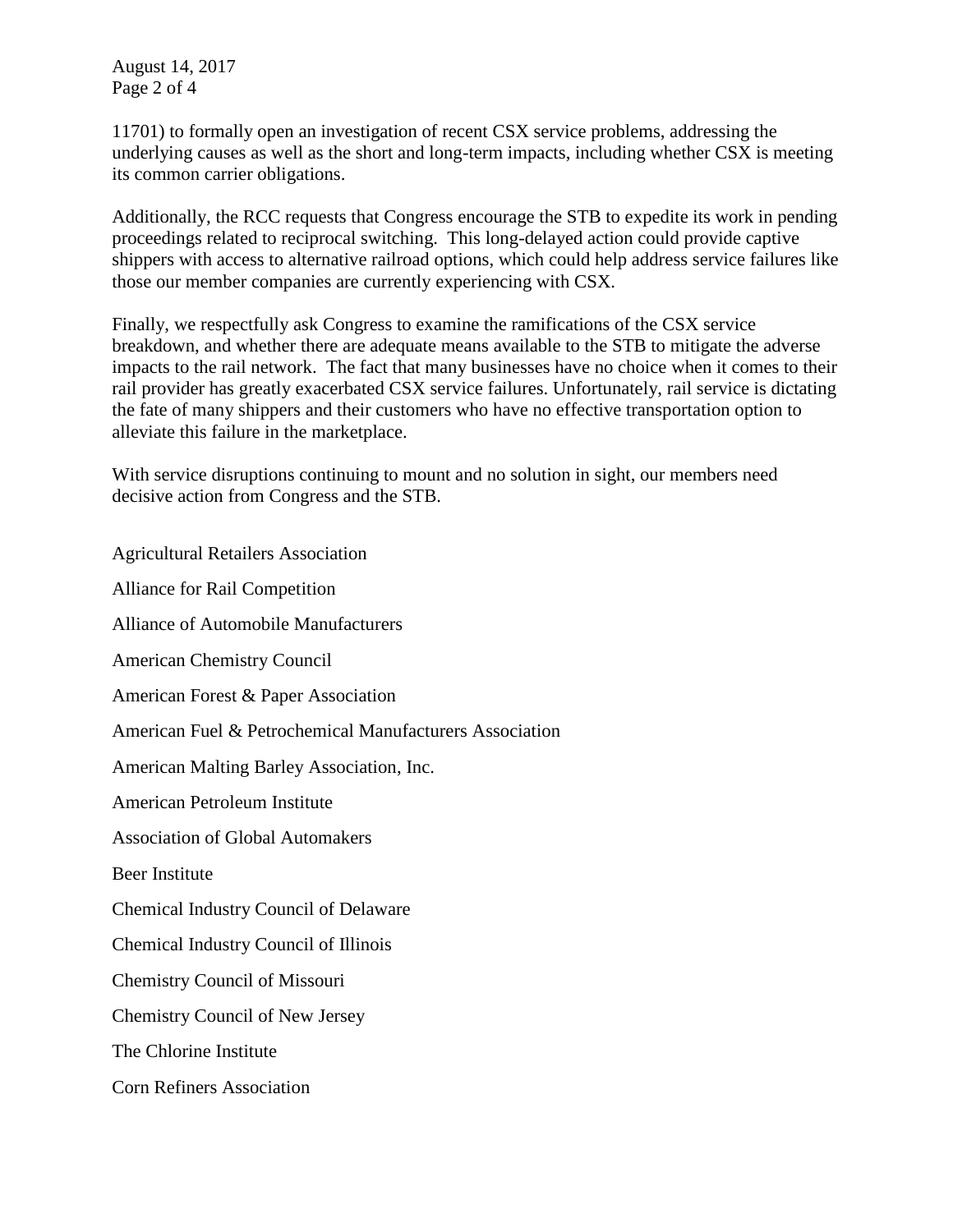August 14, 2017 Page 3 of 4

The Fertilizer Institute Georgia Chemistry Council Glass Packaging Institute Global Automakers Grocery Manufacturers Association Institute of Scrap Recycling Industries, Inc. International Warehouse Logistics Association Louisiana Chemical Association Manufacture Alabama Manufacturers Association of Florida Massachusetts Chemistry & Technology Alliance, Inc. Michigan Chemistry Council National Association of Chemical Distributors National Barley Growers Association National Farmers Union National Industrial Transportation League New York State Chemistry Council North Carolina Manufacturers Alliance Ohio Chemistry Technology Council Pennsylvania Chemical Industry Council Private Railcar Food and Beverage Association South Carolina Manufacturers Alliance Southeastern Lumber Manufacturers Association, Inc. Steel Manufacturers Association The Sulphur Institute Texas Chemical Council Vinyl Institute Virginia Chemistry Council